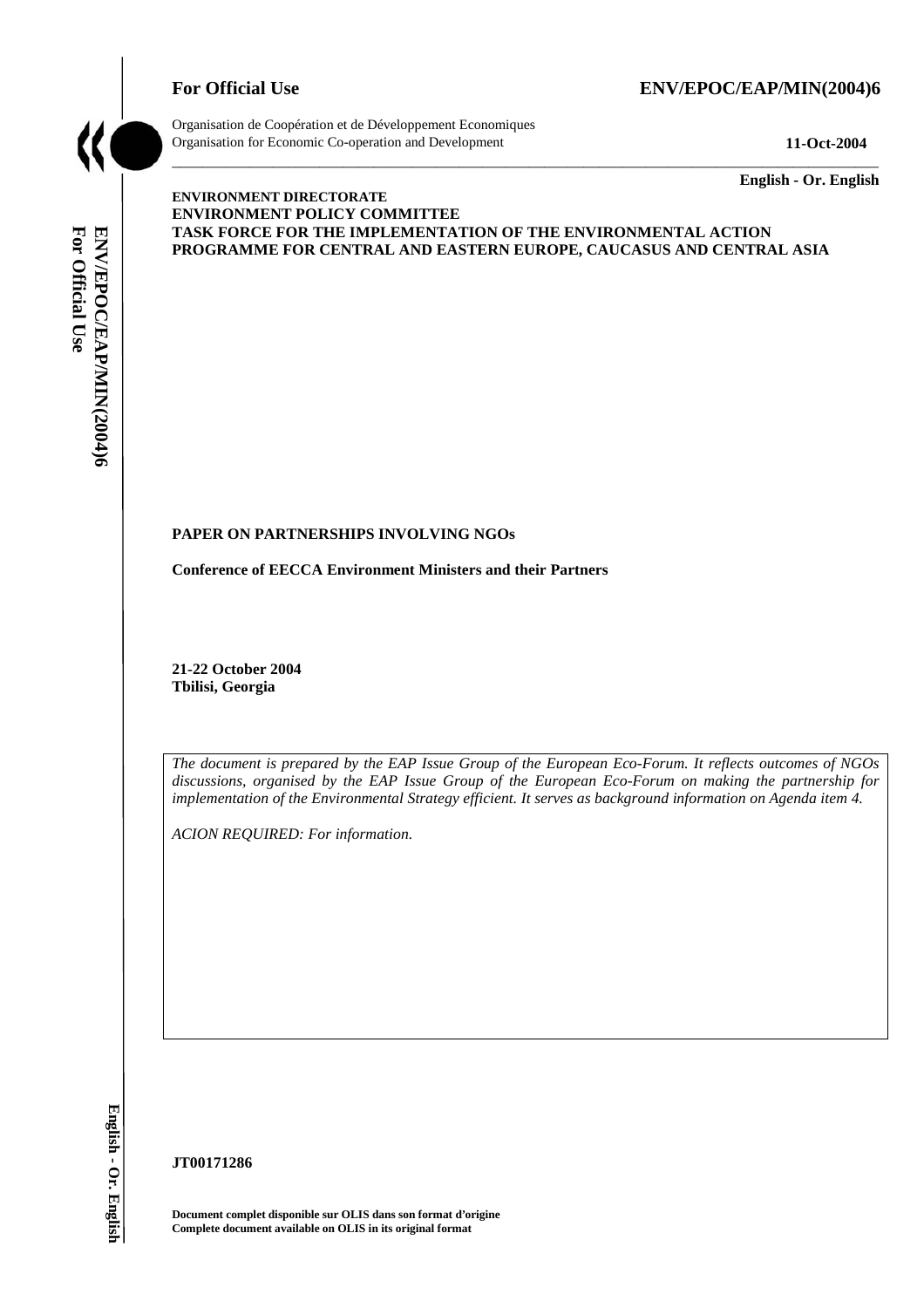## **PAPER ON PARTNERSHIPS INVOLVING NGOs**

#### **The Partnership to Achieve Objectives of the EECCA Environmental Strategy**

Developed by the EAP Issue Group of the European Eco-Forum

#### *1. The Environmental Strategy as a WSSD Partnership*

1. The EECCA Environmental Strategy was registered as a partnership of the World Summit on Sustainable Development (2002).

2. According to the definition of the UN Commission for Sustainable Development, WSSD partnerships should meet the following key criteria:

- to be voluntary initiatives undertaken by *governments and relevant stakeholders*, that contribute to implementation of Agenda 21, the Program for Further Implementation of Agenda 21 and the Johannesburg Implementation Plan;
- to bring *concrete value addition* to the implementation process and be new not merely reflecting existing arrangements;
- to bear in mind the *economic, social and environmental dimensions of sustainable development* in their design and implementation;
- to be designed and implemented *in a transparent manner*;
- to be of *international nature*.

3. This document reflects outcomes of NGOs discussions, organised by the EAP Issue Group of the European Eco-Forum on making the partnership for implementation of the Environmental Strategy efficient. Unfortunately enough, so far, the above listed CSD principles are not applied to a full extent. This was one of the reasons why, for the period of time of a little more than one year, the EECCA Environmental Strategy *per se* has not generated tangible results in terms of environmental activities in the region and real environmental improvements. To make the EECCA Strategy partnership successful and to ensure its real contribution to sustainable development, it is necessary to apply the above principles more vigorously, it is necessary to ensure active, consistent and accountable activities for improvement of cooperation between the partners and involve new partners to the process.

#### *2. Improvement of East-West Co-operation*

4. Implementation of the EECCA Environmental Strategy substantially depends on development of partnerships between EECCA countries and other UN ECE countries. So far, the Environmental Strategy is mainly driven by international organisations and donor countries, rather than by EECCA countries themselves.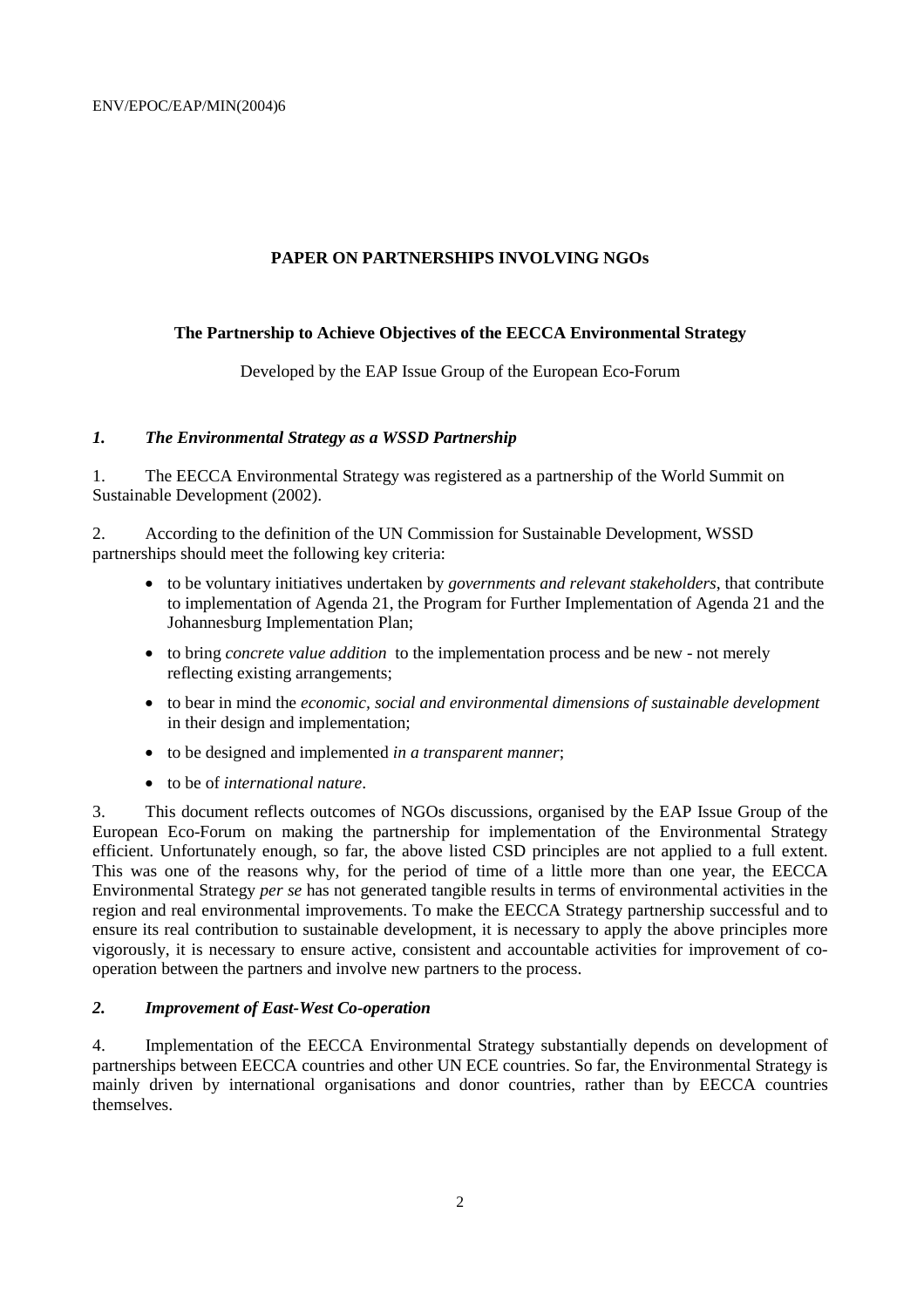#### 5. We call EECCA countries:

- to take the lead in the Strategy implementation, to recognise their own responsibility for sustainable development at national and the global levels;
- to demonstrate their adherence to the Strategy, to make specific commitments and set timeframes for achievement of targets of the document prior to the Conference "Almaty+5" in 2005.

#### *3. Active Involvement of Social and Economic Stakeholders.*

6. At the international level, close interlinkages between environmental problems and socio-economic issues are generally recognised. Environmental problems should be addressed accounting for these interlinkages. Correspondingly, it is necessary to improve co-operation of environmental ministries and their socio-economic ministerial counterparts.

7. Earlier, in EECCA region, attempts were made to extend co-operation of different ministries for purposes of addressing environmental problems, in the framework of Environment for Europe process. In particular, in 2000, in Almaty, the Conference of Environmental and Economic/Finance Ministers was held to discuss integration of environmental concerns into economic development policies, focusing on water problems. In this connection, the Ministerial Meeting in Tbilisi might be considered as a step backwards, as only environmental ministers are expected to participate in the event.

8. We hope, that in the future, a broader range of ministries and agencies (including the ones in charge of socio-economic issues) will be involved into implementation of the Environmental Strategy. To achieve this, it is necessary *inter alia*:

- to extend research studies that demonstrate interlinkages between economic, environmental and social issues for EECCA countries; to improve dissemination of findings of these research studies;
- to strengthen activities for raising public awareness of interlinkages between economic, environmental and social issues, in particular via mass media outlets;
- to intensify activities for capacity building of governmental officials, NGOs, the academic community and other social sectors in the sphere of sustainable development;
- to ensure a broader involvement of social and economic stakeholders into activities in the framework of implementation of the EECCA Environmental Strategy, to arrange information exchange.

9. We call countries to organise high-level events for EECCA countries and their partners with participation of different social sectors, including events dedicated to environment and poverty eradication, sustainable production and consumption.

#### *4. Involvement of Industry and Businesses.*

10. There are numerous documents that recognise importance of involvement of industrial and business stakeholders into addressing environmental problems of the region, but the real involvement efforts and their effects are clearly insufficient so far. Activities in the framework of the Strategy implementation should include:

 development of legislative acts and policies to facilitate involvement of industry and businesses into activities for environmental improvements and integration of environmental considerations into economic activities;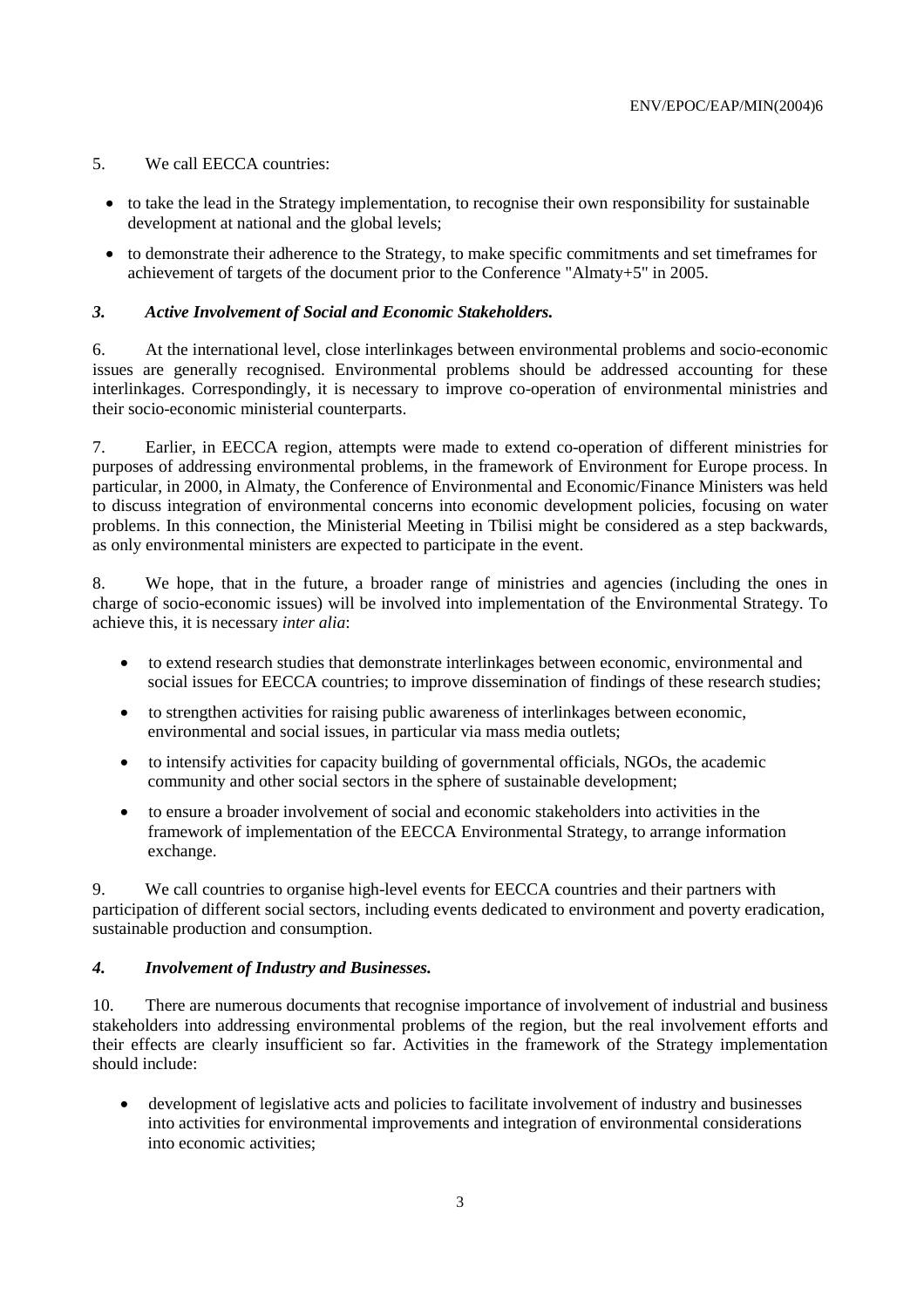- dissemination of ideas of social responsibility of businesses in its broad meaning, including responsible treatment of the environment;
- facilitation of accession of the EECCA business communities to progressive international initiatives (the Global Compact, the Global Reporting);
- improvement of information activities, broad dissemination of success stories in the sphere, including, in particular, information on win-win projects.

11. The EAP Issue Group of the European Eco-Forum plans to extend discussions with businesses and governments on options to maximise efficiency of these activities. The EAP Issue Group is interested in practical implementation of projects in the sphere.

# *5. More Efficient Partnerships with NGOs.*

## *5.1 A Broader Involvement of NGOs into Activities to Achieve Objectives of the Strategy.*

12. Now, roles of non-governmental organisations in addressing diverse problems, including environmental ones, are steadily growing in almost all EECCA countries. NGOs protect citizens' rights, work with the general public, propose new initiatives, that often result in new local, national and international processes and projects, attract attention of policy-makers and governmental authorities to major problems, propose alternative options to resolve them; NGOs use their experience, knowledge and enthusiasm to implement specific environmental projects and generate tangible results.

13. Notwithstanding substantial growth of public participation in the region, we are concerned about attempts to put pressure on the non-governmental sector - these attempts become more intensive not only in countries outside the Aarhus Convention but in countries-parties of the Convention as well. Unfortunately enough, sometimes governments tend to suppress civic activities under pretext of counterterrorist measures.

14. There are numerous examples of growing partnerships between NGOs and other social sectors, particularly partnerships between NGOs and governmental/local authorities. However, in general, NGOs consider the contemporary level of partnerships as insufficient or unduly efficient. All parties are sometimes reluctant to co-operate, they often demonstrate distrust or unwillingness to co-operate. Many initiatives of NGOs are not accounted for or supported, or are simply ignored. Having a strong capacity, NGOs often do not have sufficient resources for an efficient partnership.

15. What is the most important - it is necessary to *recognise* that we need to unite efforts of all stakeholders if we want to improve environmental quality and reach sustainable development in general, and to achieve objectives of the Environmental Strategy, in particular. We all are interested in making our efforts more efficient. Therefore, it is necessary to make a transition from endless discussions on cooperation between governmental bodies and NGOs to efficient and specific partnerships.

16. In order to make the community of NGOs an efficient partner, it is necessary:

- To expand exchange of information on activities of different sectors for achievement of objectives of the EECCA Environmental Strategy.
- To improve capacity building of NGOs, to increase finance support of their initiatives, including such projects as "East-West" and "West-East";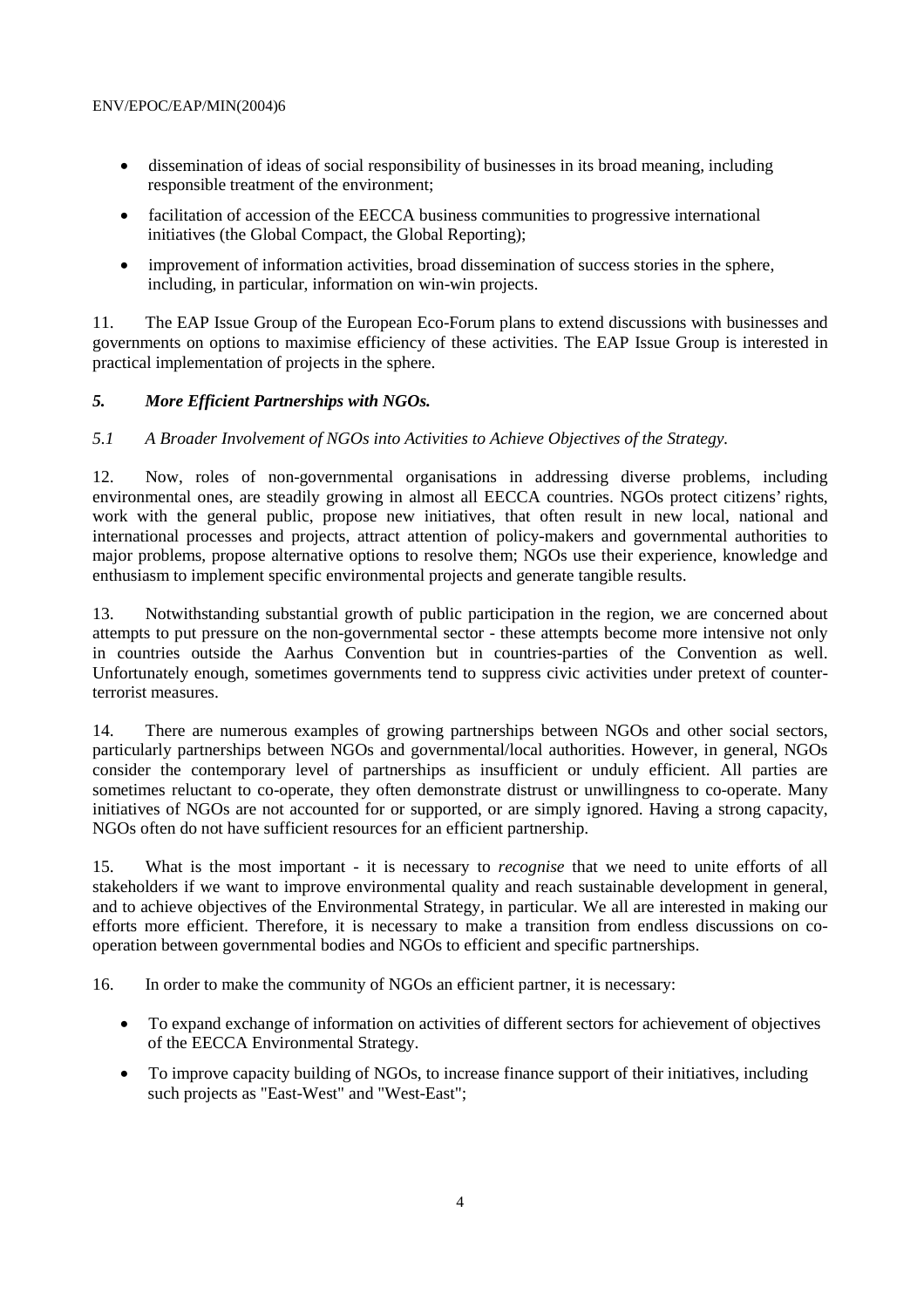To involve actively a broader range of NGOs into achievement of objectives of the Environmental Strategy - including youth and women's NGOs, trade unions, development-oriented and other NGOs, besides the environmental ones.

17. *New Regional Environmental Centres* can and should play a more important role in the process of broader involvement of NGOs into the Strategy implementation activities*.* Fulfilling their mission of supporting public participation, new RECs might become more active in mobilisation of finance resources, including domestic resources, for purposes of supporting NGOs initiatives, new RECs should promote their partnerships with other social sectors.

18. It is important to enhance roles of new RECs in development of partnerships in EECCA region for achievement of objectives of the Environmental Strategy. It is necessary to ensure that different social sectors participate in selection of priority activities of new RECs at the regional level. Earlier, the Council of new RECs existed - the Council incorporated representatives of governmental organisations and NGOs of all countries and regions of RECs operations, as well as representatives of international intergovernmental and non-governmental organisations. Now, the Council does not operate. However, the Council is really needed. It is necessary to establish an intersectoral body and a consultative council of NGOs. Improvement of relations between new RECs and NGOs at the regional level seem to be particularly important in the context of possible transfer of the EAP Secretariat to EECCA countries. We should not allow to lose good traditions of efficient partnerships between the EAP TF Secretariat and NGOs.

# *5.2. A Broader Involvement of NGOs into Co-ordination and Improvement of the Environmental Strategy.*

19. Non-governmental organisations (the European Eco-Forum) were officially recognised as partners in implementation of the Environmental Strategy. Prior to the Kiev Ministerial Conference, NGOs had made a major contribution into development of the Environmental Strategy, they implemented major information campaigns and organised discussions at national and regional levels (overall, more than 700 organisations of different sectors participated in these activities). The EAP Task Force invited NGO representatives to participate in all events, associated with preparation of the Tbilisi Ministerial Conference, that established efficient partnership relations with the European Eco-Forum.

20. However, notwithstanding their enthusiasm and support of ideas of the Environmental Strategy, NGOs have failed to become an efficient partner. They were not duly involved into development of action plans under the Strategy (beside the part, the EAP Task Force was responsible for). At the same time, their participation could be fairly useful. Provided their participation, the Strategy could better meet principles of WSSD partnerships. Initiatives of NGOs to launch a discussion on implementation of the Strategy immediately after the Kiev Conference did not gain support. NGOs failed to organise national discussions and arrange a regional NGO conference in Summer-2004 to provide timely and full comments to the documents. Unfortunately, NGOs have not provided sufficient information on regional partnerships with their participation, due to lack of a broad information campaign to substantiate the need of gathering information on these matters.

21. We greatly acknowledge support of DEFRA (UK), the Dutch Ministry of Housing, Physical Planning and Environment and the Ministry of Environment of Finland, that allowed us to implement some activities: the electronic discussion and the meeting of NGOs were held, as a result, comments on draft documents of the Tbilisi Ministerial Meeting were developed, reviews on public participation and environmental education in the region were drafted, proposals to improve mechanisms of the Environmental Strategy implementation were developed.